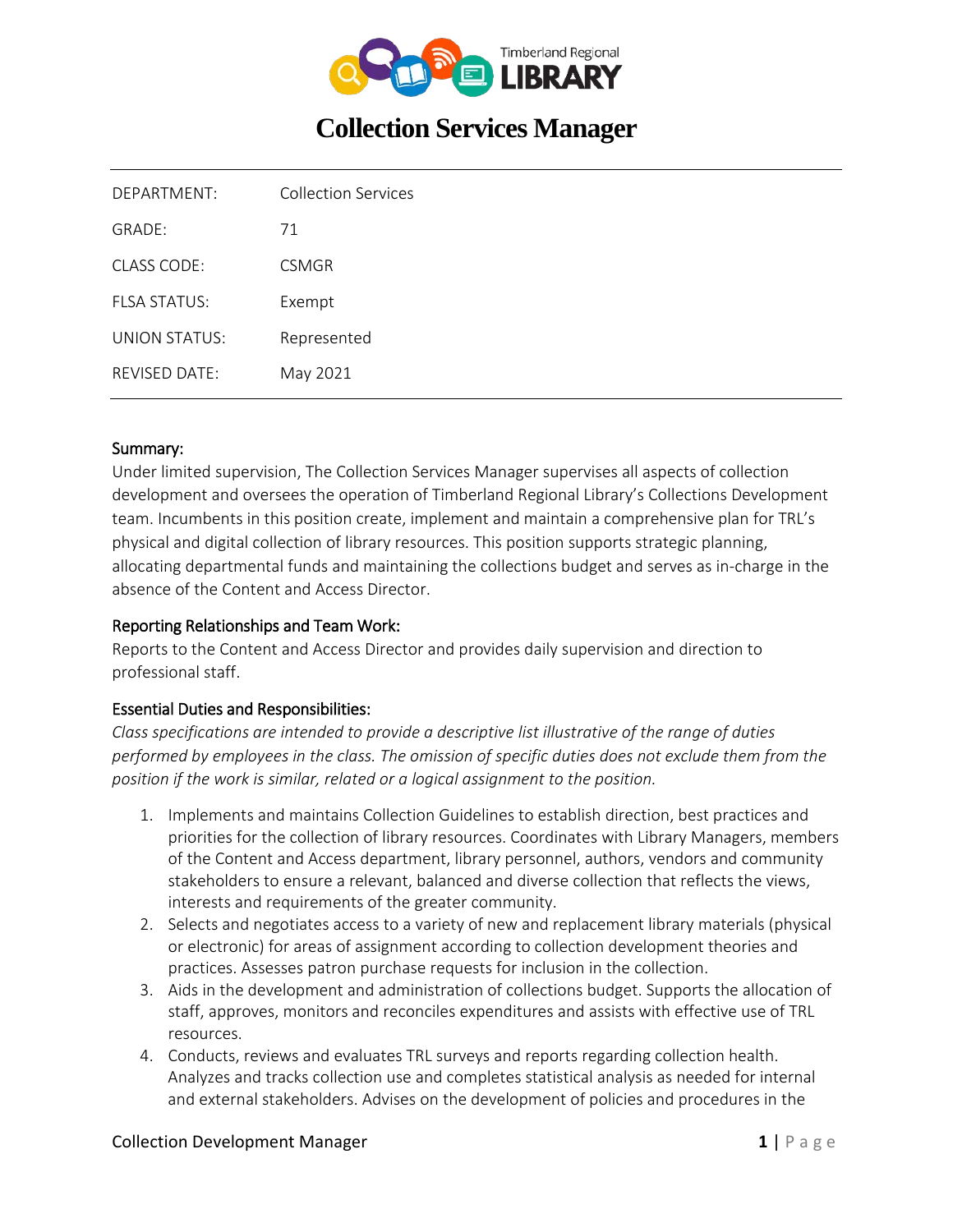areas of collection development, materials selection, maintenance and organization of collection materials.

- 5. Works with TRL IT staff and vendors to monitor and maintain collection development-related modules and tools in the integrated library system (ILS).
- 6. Leads, coaches, supervises and evaluates Collection Development Librarians and assigned staff.
- 7. Performs and coordinates a variety of collection maintenance duties, including the creation of weeding and replacement schedules, evaluation of current resources, and assistance with the removal of dated, worn or damaged materials from the collection. Coordinates with departmental stakeholders regarding the selection and deaccessioning of library materials.
- 8. Attends and participates in departmental meetings, library committees, and conferences.
- 9. May perform a variety of reference, reader's advisory functions, and prepare and provide presentations or other relevant trainings as assigned or required.
- 10. Performs other duties as assigned or required.

# Core Skills and Qualities:

*Employees are expected to demonstrate the following qualities at all times:*

- 1. Establish and maintain effective working relationships with internal staff, outside organizations, and the general public.
- 2. Positively reflect TRL's mission, vision, and values to the staff and public.
- 3. Effective organizational and time management skills, including the ability to multitask, manage multiple projects at the same time and adapt to changing priorities to meet demands of the department.
- 4. Communicate effectively verbally and in writing.
- 5. Demonstrate quality customer service.
- 6. Exhibit reliability and dependability. Demonstrate punctuality and regular and consistent attendance.

# Required Knowledge, Skills, and Abilities:

*Employees are expected to perform or possess the following:*

- 1. Understanding and application of the following to collection development: the First Amendment; ALA's Intellectual Freedom principles and guidelines, including the Library Bill of Rights, Freedom to Read, Freedom to View; and TRL's relevant policies and procedures.
- 2. Principles and practices of public library technical service functions, including materials selection, collection development and maintenance practices, collection evaluation, and effective weeding practices.
- 3. Coordination and oversight of balanced library collections for large library systems that include a variety of subjects and resource formats.
- 4. Processes for preparing budgets, allocating resources and monitoring expenditure. Preparing and submitting electronic orders for library materials.
- 5. Principles, methods, procedures and practices of descriptive cataloging and classification.
- 6. The ability to interpret Library of Congress rules and subject headings, and understanding of Anglo-American cataloging rules.

#### **Collection Development Manager <b>2** | Page